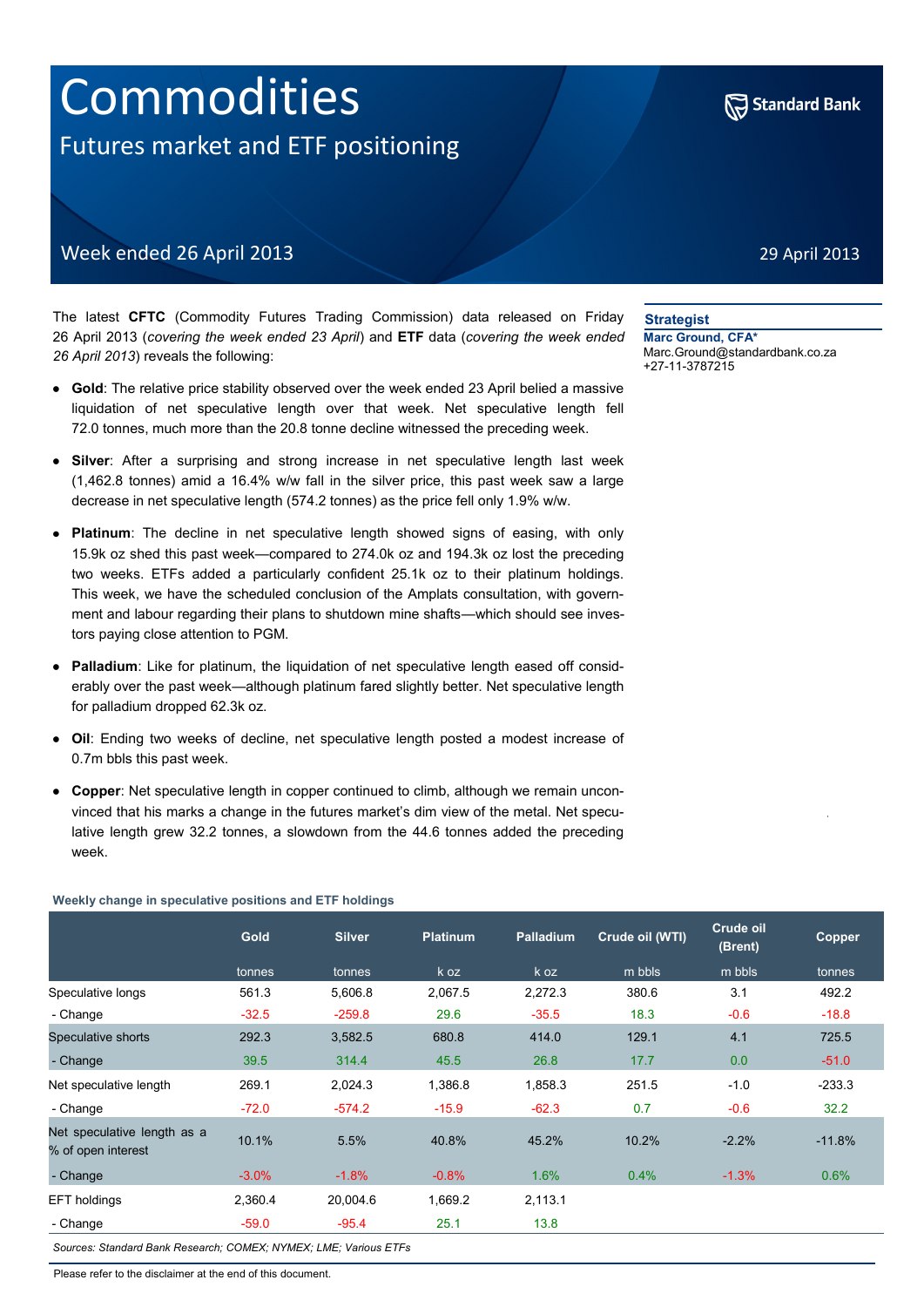#### **Gold — COMEX**

- The relative price stability observed over the week ended 23 April belied a massive liquidation of net speculative length over that week. **Net speculative length fell 72.0 tonnes**, much more than the 20.8 tonne decline witnessed the preceding week when the price dropped precipitously (more than \$200/oz or 13.7% w/w). We did point out that the preceding week's fall in net speculative length appeared relatively mild, so perhaps this past week's decline was a catch-up. Underlying moves were particularly bearish, with 32.5 tonnes unwound from long positions (slightly lower than the 35.8 tonnes shed the preceding week) and a disconcerting 39.5 tonnes added to speculative shorts. Clearly, the futures market was not convinced that gold could sustain its upward momentum.
- ETFs are of the same opinion. Another large drop was witness in total  $\bullet$ gold holdings last week (59.0 tonnes), marking the eleventh straight week of liquidation. Over these eleven weeks, a total of 342.7 tonnes have been sold off, and there appears to be no let-up in sight. Despite favourable fundamentals (in our opinion) and robust physical buying, without an end to this persistent ETF liquidation, the upside for gold is severely constrained.



#### **Figure 1: Gold price vs. COMEX open interest**



*Source: COMEX*



#### **Figure 3: COMEX net spec length as a % of open interest**

*Sources: COMEX; Standard Bank Research*

# **Figure 2: COMEX speculative longs and shorts**



*Sources: COMEX; Standard Bank Research*

**Figure 4: ETF holdings**



*Sources: Various ETFs; Standard Bank Research*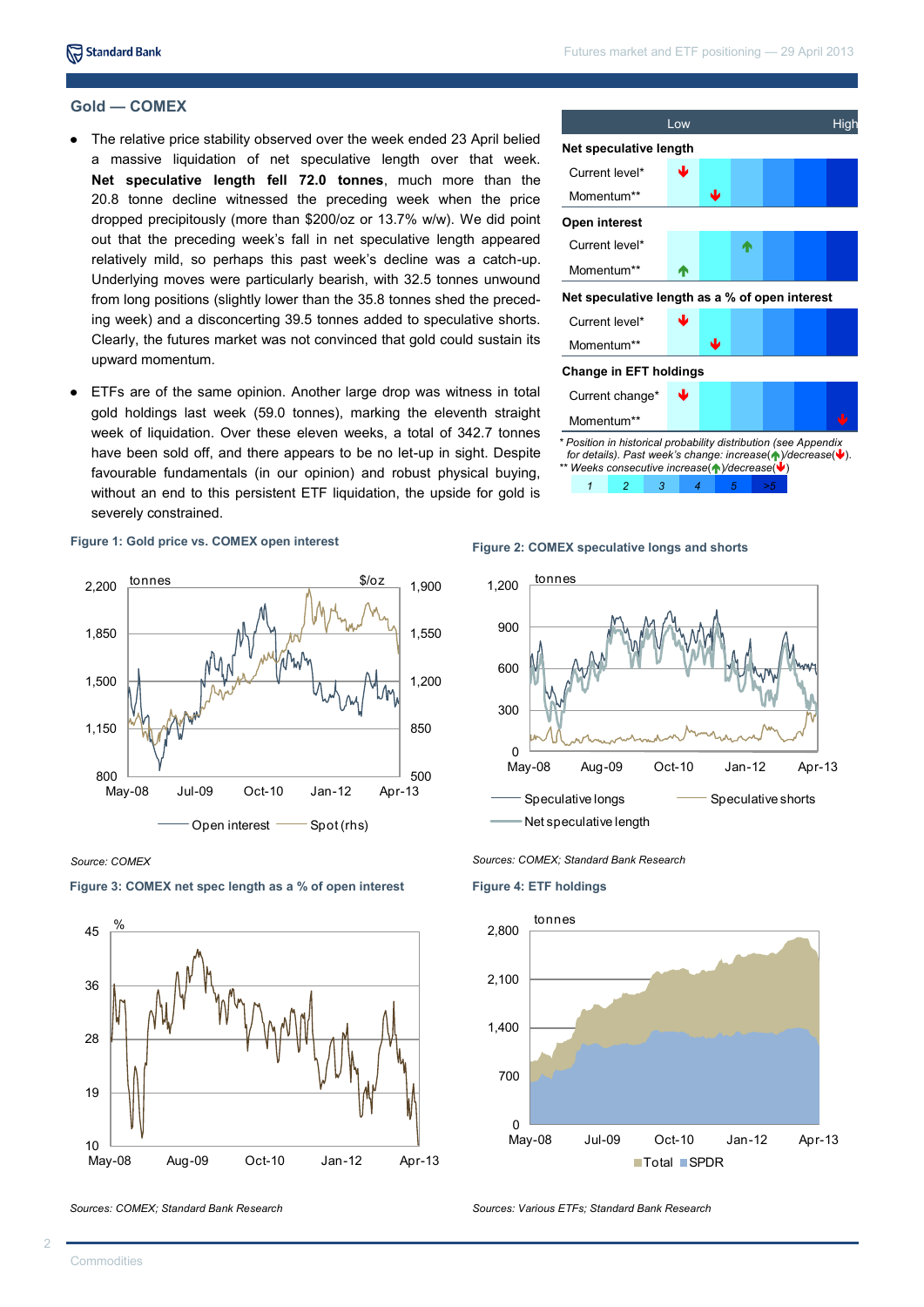# Standard Bank

#### **Silver — COMEX**

- After a surprising and strong increase in net speculative length last week (1,462.8 tonnes) amid a 16.4% w/w fall in the silver price, this past week saw a **large decrease in net speculative length** (574.2 tonnes) amid only a 1.9% w/w fall in the price.
- A massive decrease in speculative longs was observed—259.8 tonnes, the largest decrease since mid-February, when the price fell 5.3% w/w. However, this was not the main driver of the net deterioration. Speculative shorts grew 314.4 tonnes, although this appeared relatively mild compared to the 1,548.7 tonnes unwound the preceding week.
- Clearly, participants are hanging onto their expectation of more weak- $\bullet$ ness. Total shorts are now at 3,582.5 tonnes, still well-above the 5-year average of 1,321.9 tonnes. Speculative longs are at 5,606.8 tonnes, below the 5-year average of 6,066.6 tonnes.
- ETFs remained net sellers of silver, with an accelerated pace of selling. Silver holdings dropped 95.4 tonnes, compared to the 33.9 tonnes shed the preceding week.



**Figure 1: Silver price vs. COMEX open interest**



*Source: COMEX*

#### **Figure 3: COMEX net spec length as a % of open interest**



**Figure 2: COMEX speculative longs and shorts**



*Sources: COMEX; Standard Bank Research*

**Figure 4: ETF holdings**



*Sources: Various ETFs; Standard Bank Research*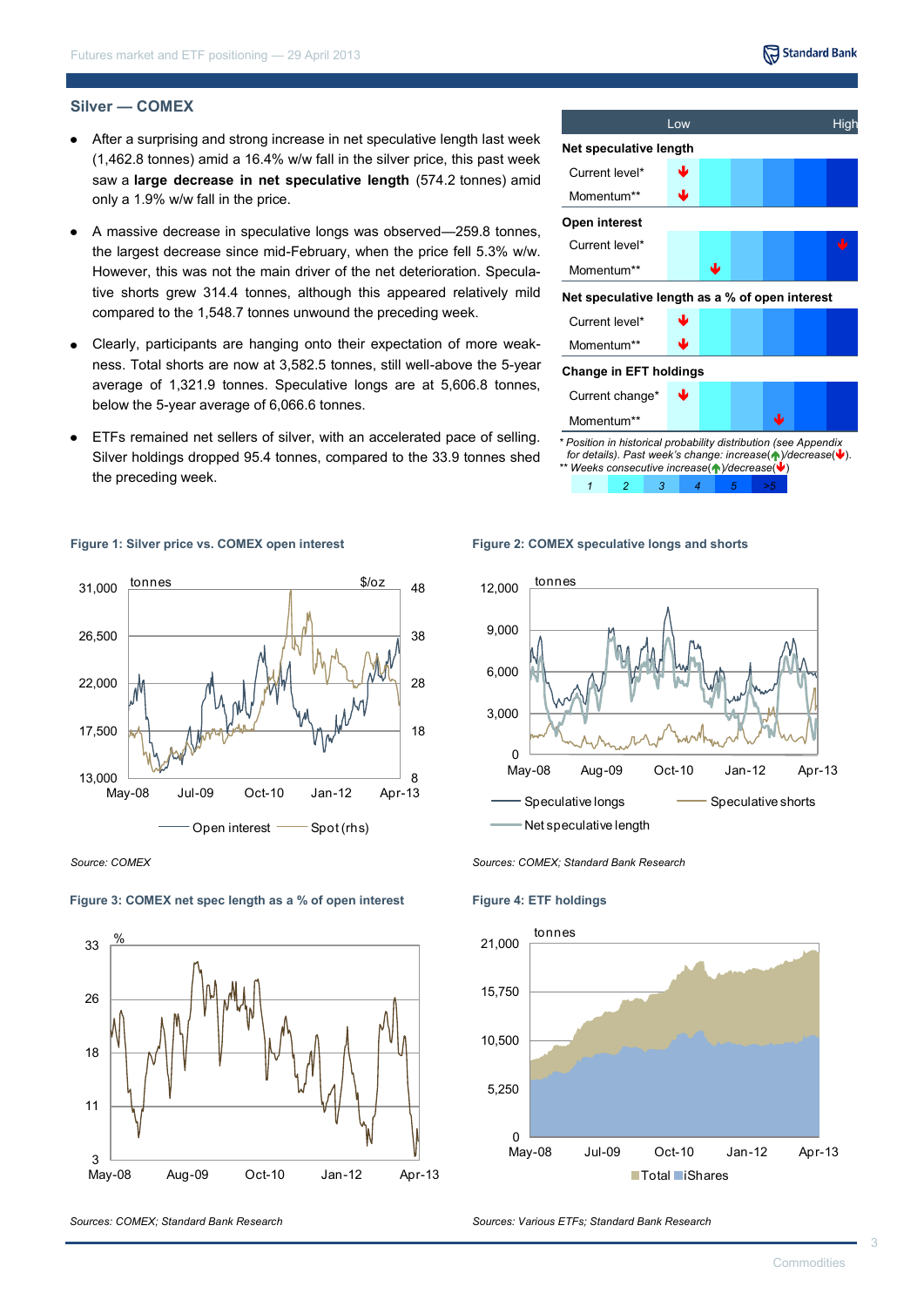# **Platinum — NYMEX**

- **The decline in net speculative length showed signs of easing**, with only 15.9k oz shed this past week—compared to 274.0k oz and 194.3k oz lost the preceding two weeks.
- However, the underlying moves did not look particularly encouraging.  $\bullet$ A weak 29.6k oz were added to speculative longs, while a fairly strong 45.5k oz were added to shorts.
- Net speculative length as a percentage of open interest at 40.8% re- $\bullet$ mains comfortably below its 5-year average of 51.6%, a signal that the market is considerably less vulnerable to any significant correction than it has been for most of this year—it has averaged 56.9% YTD.
- ETFs added a particularly confident 25.1k oz to their platinum holdings,  $\bullet$ undoing more than half of the 40.0k oz shed during the commodity-wide sell-off of the preceding two weeks.
- This week, we have the scheduled conclusion of the Amplats consultation with government and labour regarding their plans to shut down mine shafts—which should see investors paying close attention to PGM.

#### **Figure 1: Platinum price vs. NYMEX open interest**



*Source: NYMEX*



#### **Figure 3: NYMEX net spec length as a % of open interest**

*Sources: NYMEX; Standard Bank Research*



*\*\* Weeks consecutive increase*()*/decrease*()







*Sources: NYMEX; Standard Bank Research*

#### **Figure 4: ETF Holdings**



*Sources: Various ETFs; Standard Bank Research*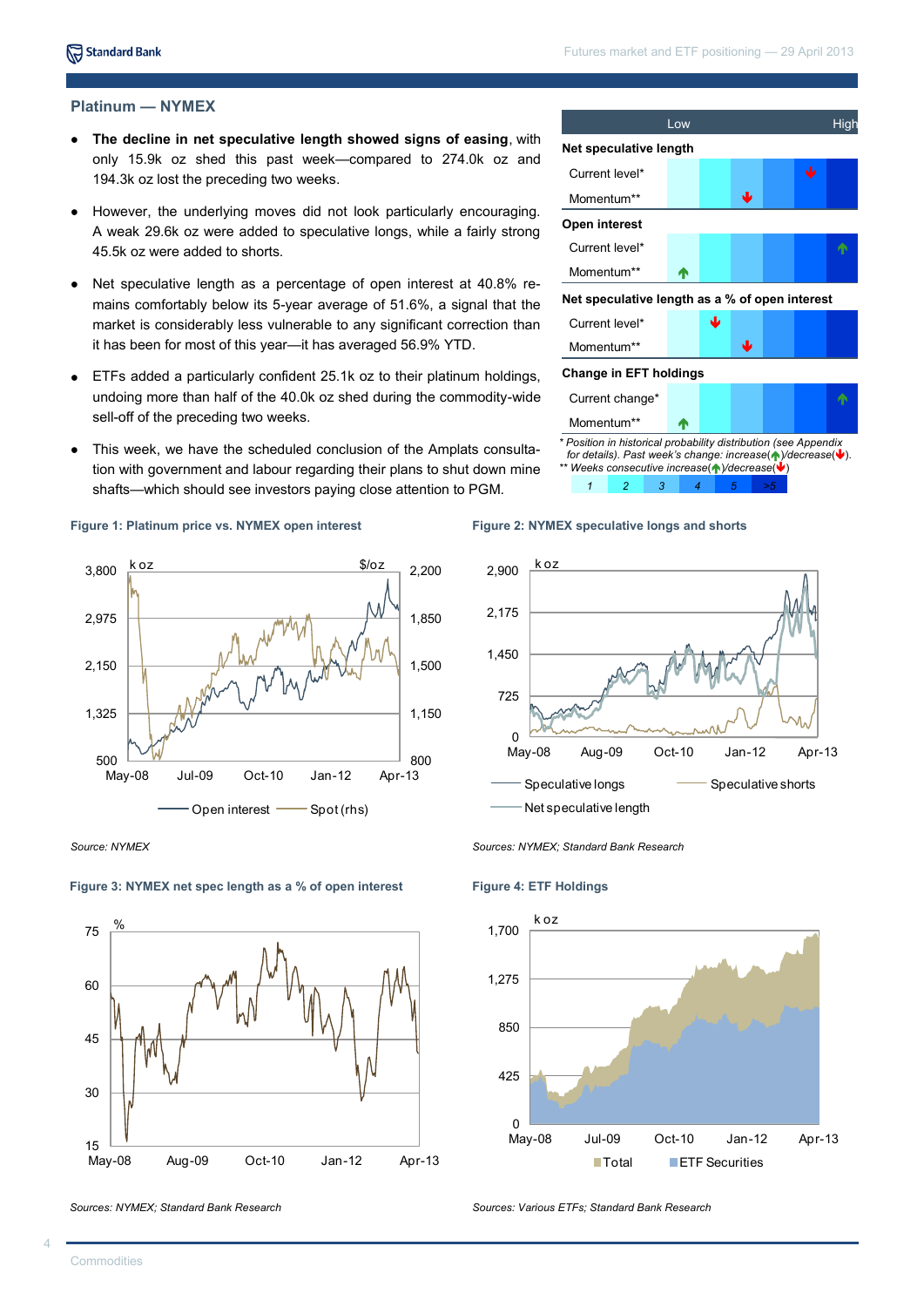#### **Palladium — NYMEX**

- Like for platinum, **the liquidation of net speculative length eased off considerably over the past week**—although platinum fared slightly better. Net speculative length for palladium dropped 62.3k oz (compared to the 464.6k oz average loss of the preceding two weeks).
- The underlying moves were not similar to the platinum market, with the net deterioration driven by an unwinding of longs (35.5k oz). A 26.8k oz addition to shorts marked the third week of increase, although the upward momentum does appear to be slowing (we saw 47.5k oz and 55.7k oz added the preceding two weeks).
- Net speculative length as a percentage of open interest edged up  $\bullet$ slightly to 45.2% (from 43.6%) although this remains below the 5-year average of 48.2%, providing some comfort that the market is now where near as strained as it has been for the better part of this year.
- ETFs turned net buyers (another good sign), adding 13.8k oz to their palladium holdings this past week—the prospect of South African supply concerns are seeing investor interest return to PGM more quickly than what we are seeing for gold and silver.

#### **Figure 1: Palladium price vs. NYMEX open interest**



*Source: NYMEX*



#### **Figure 3: NYMEX net spec length as a % of open interest**

*Sources: NYMEX; Standard Bank Research*

Low High High



for details). Past week's change: increase( $\blacklozenge$ )/decrease( $\blacktriangleright$ ). *\*\* Weeks consecutive increase*()*/decrease*()







*Sources: NYMEX; Standard Bank Research*

#### **Figure 4: ETF holdings**



*Sources: Various ETFs; Standard Bank Research*

Standard Bank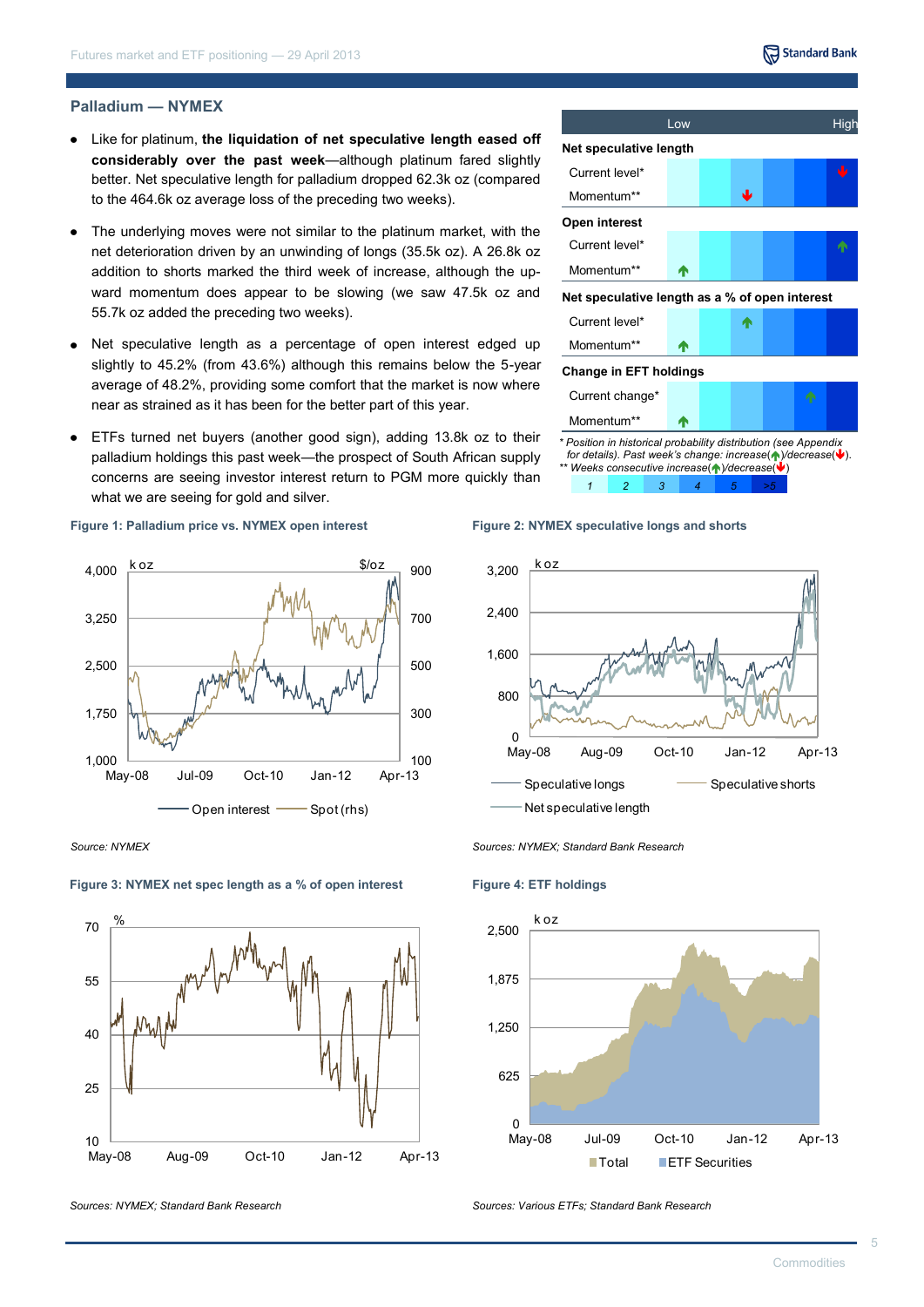# **Crude oil (WTI) — NYMEX**

- $\bullet$ Ending two weeks of decline, net **speculative length posted a modest increase** of 0.7m bbls this past week.
- The oil market remained under pressure for most of the week ended 23 April, as is clearly evident by the 17.7m bbls added to speculative shorts over the week. However, some participants felt that perhaps the reaction to the realisation that the market's global growth outlook had perhaps been too optimistic was overdone and therefore, like us, felt that some upside was imminent—this prompted them to add 18.3m bbls to long positions.
- We feel that the potential for a return to the strength of Q1:13 is highly  $\bullet$ unlikely. Perhaps a supply response from OPEC could be forthcoming, but we doubt that WTI could push significantly and sustainably above \$95/bbl again over the next month, given the absence of a demand-side catalyst.



*<sup>\*</sup> Position in historical probability distribution (see Appendix for details). Past week's change: increase*( $\bigwedge$ */decrease*( $\bigvee$ ). *\*\* Weeks consecutive increase*()*/decrease*() *1 2 3 4 5 >5*

#### **Figure 1: NYMEX WTI price vs. open interest**





#### **Figure 3: NYMEX net spec length as a % of open interest (WTI)**

*Sources: NYMEX; Standard Bank Research*

Net speculative length

50

150

250

350

450

m bbls

**Figure 2: NYMEX speculative longs and shorts**

*Sources: NYMEX; Standard Bank Research*

**Figure 4: NYMEX net spec length as a % of open interest (ICE Brent)**

May-08 Aug-09 Oct-10 Jan-12 Apr-13 Speculative longs Speculative shorts



*Sources: NYMEX; Standard Bank Research*

<sup>30</sup> 60  $90$ 120 150 — 1,000<br>Mav-08 1,200 1,400 1,600 1,800 May-08 Jul-09 Oct-10 Jan-12 Apr-13 Open interest  $\overline{\phantom{0}}$  Spot (rhs) m bbls \$/bbl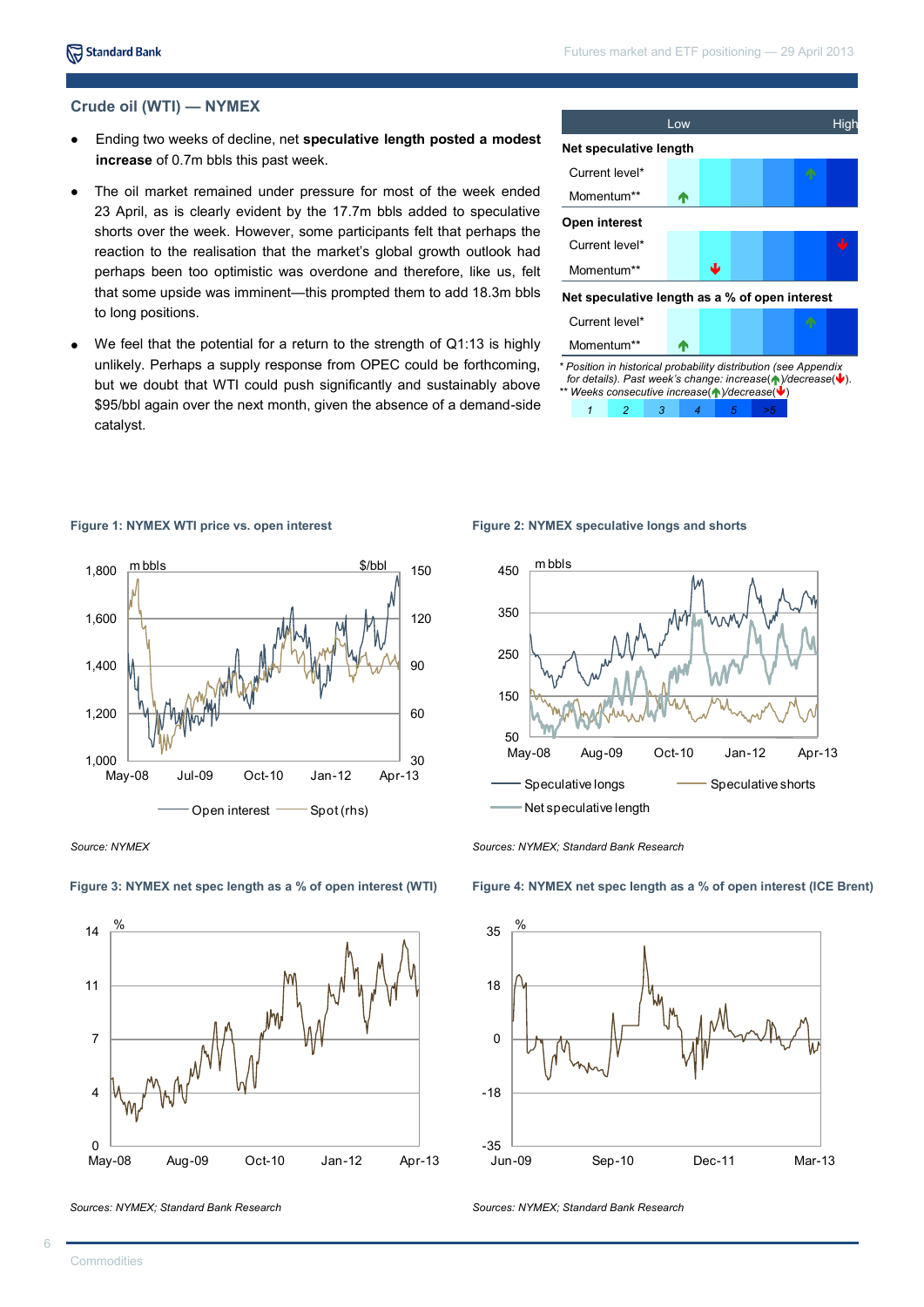#### **Copper — COMEX**

- **Net speculative length in copper continued to climb**, although we remain unconvinced that his marks a change in the futures market's dim view of the metal.
- Net speculative length grew 32.2 tonnes, a slowdown from the 44.6 tonnes added the preceding week. The liquidation of speculative longs continued for a fourth week, with 18.8 tonnes shed. Speculative shorts were also unwound—51.0 tonnes this time, less than the 74.8 tonnes shed the preceding week.
- Last week's Flash PMI numbers weighed on sentiment towards industrial metals. Especially China's April flash-PMI, which printed 50.5 last week, is of some concern. Should the actual China PMI also come out around the 50.5 this week, it would imply that m/m the index had declined (the March official data print was 50.9). Historically, April's PMI usually prints higher m/m. The average m/m increase in April has been 1.4 pts since 2005. In fact, since 2005, April has posted only two m/m declines — in 2005 and 2011.

#### **Figure 1: LME copper price vs. COMEX open interest**





*1 2 3 4 5 >5*

**Figure 2: LME copper price vs. LME open interest**



*Sources: COMEX; LME*

#### **Figure 3: COMEX speculative longs and shorts**



*Sources: COMEX; Standard Bank Research*

*Source: LME*



*Sources: COMEX; Standard Bank Research*

**Figure 4: COMEX net spec length as a % of open interest**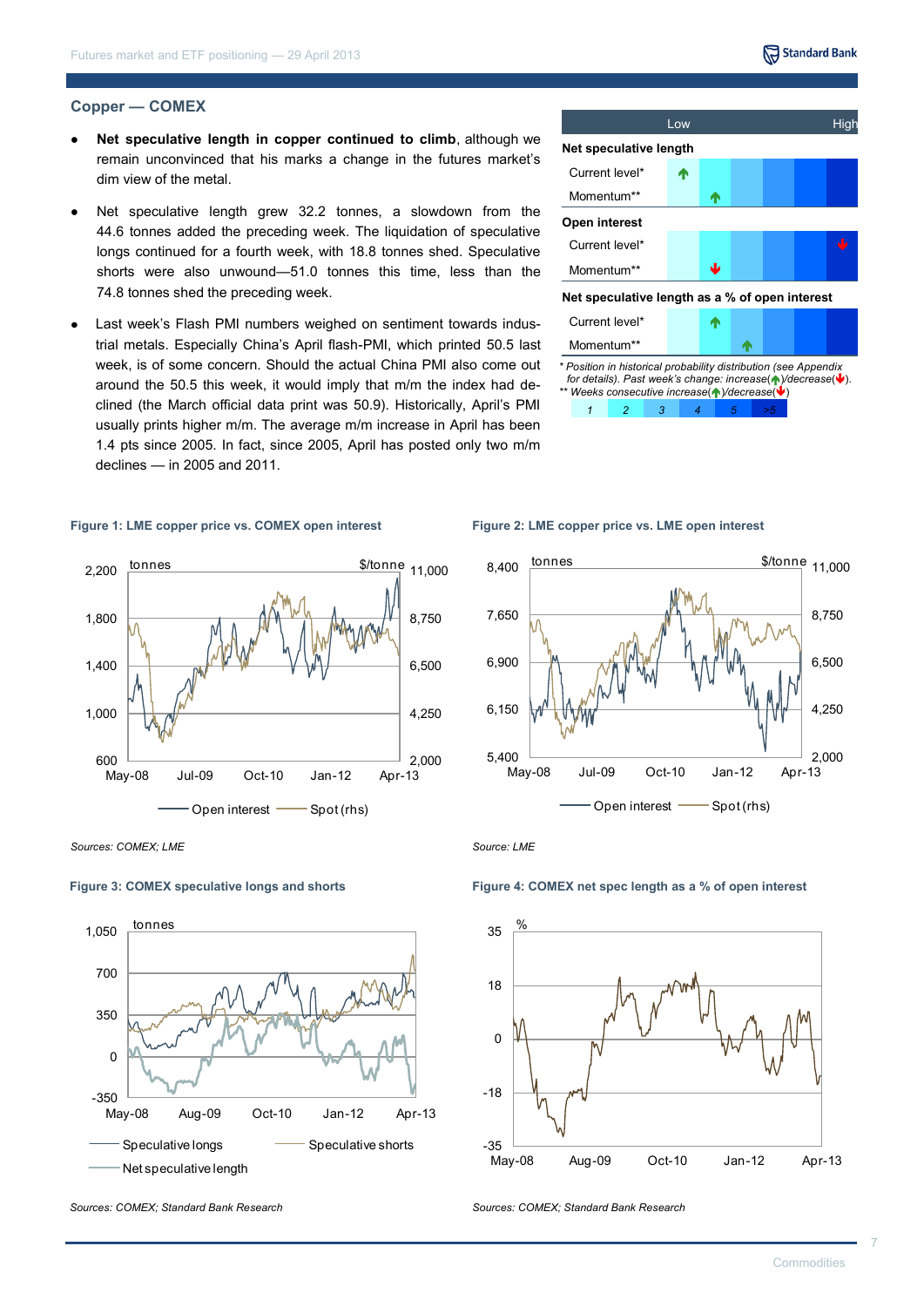# **Appendix**

### **Explanation of tables and appendix graphs**

Using open interest for NYMEX platinum as an example, the *Example Table*  alongside is explained.

For **Current level** the green upward-pointing arrow ( $\uparrow$ ) indicates that open interest over the week under review increased (see Actual data). If a decrease had been recorded this would be a red downward-pointing arrow  $(\vee).$ The position of the arrow indicates where the current level of open interest (in this example, 2,113.3k oz) falls in relation to the percentiles of the calculated probability distribution of open interest (explanation of this calculation follows), as per the table below. For this example, the current level falls in the previous weeks >83.3% and =<100% bracket.



Low **High High High Open interest** Current level\*

**Example table -** *NYMEX platinum*

Momentum\*\*

Date Level (k oz) Change (k oz) 2,044.5 1,968.9 -75.6 1,998.1 29.3 2,027.2 29.1 **Actual data -** *Open interest for NYMEX platinum*

**Current 2,113.3 63.1**

2,050.2 23.0

A graphical depiction of the calculated probability distribution of open interest is also provided in this Appendix, see *Probability distribution* graph. The *red line* in this graph indicates the position of the current level (in this example, 2,113.3k oz) in relation to the calculated probability distribution, while the *black line* indicates the position of the average as taken over a five-year pe-

probability distribution graph corresponds to the percentiles of the distribution, as per the table discussed above.

As for Current level, for **Momentum** the green upwardpointing arrow indicates that open interest over the week under review increased (see Actual data). If a decrease had been recorded this would be a red downward-pointing arrow. Consequently, this arrow will always be the same as for Current level. However, the position of the arrow here indicates the number of consecutive weeks of increase/decrease that have been observed (in this example, there has been four consecutive weeks of increase), as per the table below.



## **Calculation of probability distribution**

Taking open interest data over a rolling five-year period, an empirical probability density is obtained using a kernel density estimator (see the example *Probability distribution* graph). A kernel density estimator is used instead of the usual normal density approximation since the observed values do not always conform to the classic bell shape of the normal distribution (as is apparent in our example graph).

This probability density essentially indicates the implied (as per historical observations) distribution of open interest for NYMEX platinum. This is useful in gauging how unusual or extreme the current level of open interest is compared to historical observations. Observations in the tails of the distribution (far left and far right) are considered more unusual, while observations closer to the peak (not necessarily the middle or unique, since we are not using the normal distribution) are considered more likely.

In our example, the current level of open interest for NYMEX platinum (at 2,113.3k oz) is positioned in the far right end of the distribution (within the >83.3% and =<100% bracket), indicating that open interest is currently at an extremely high level compared to historical norms.

riod (in this example, 1,366.6k oz). The colour variation of the **Probability distribution —** *open interest for NYMEX platinum*

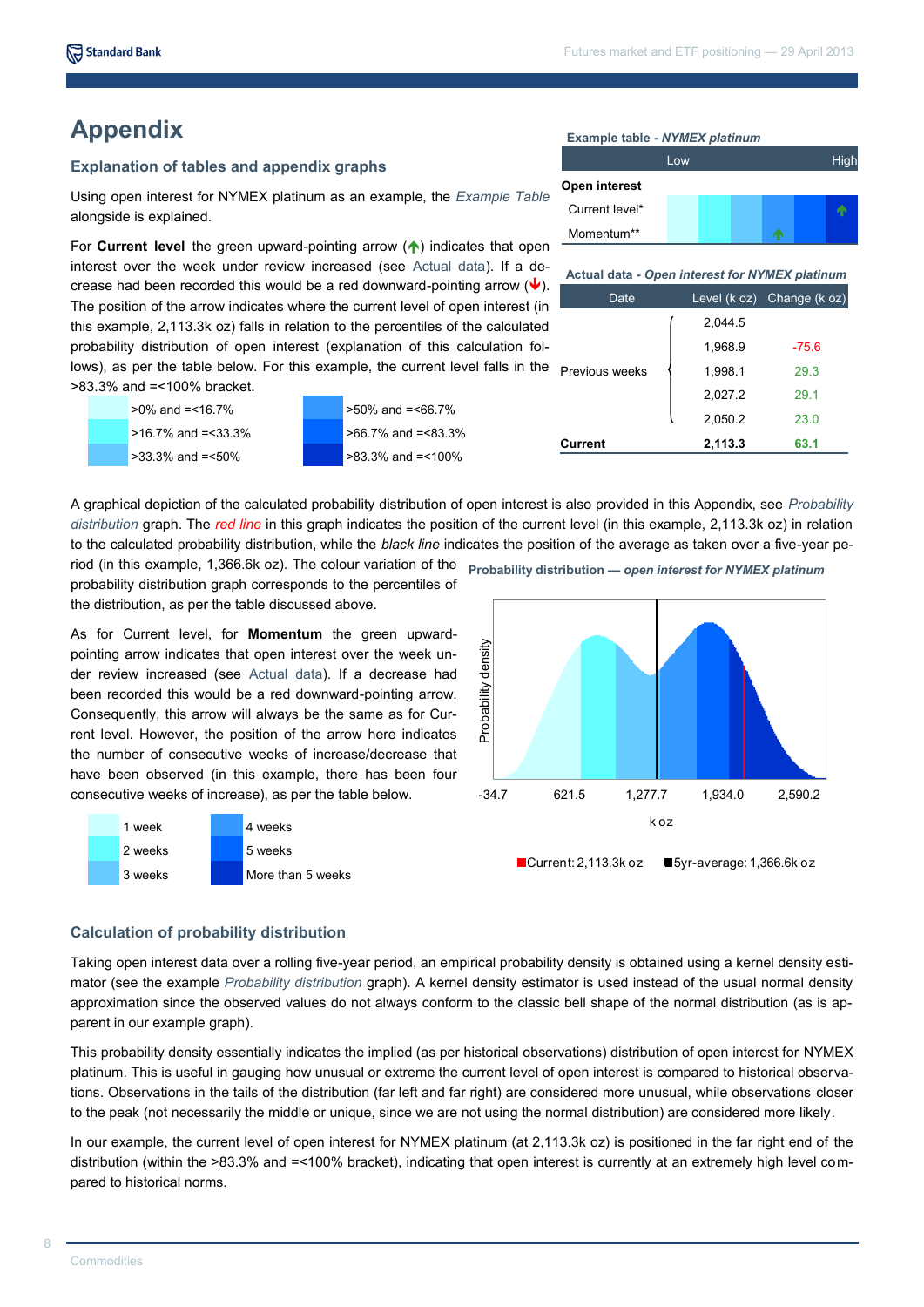# **APPENDIX — Net speculative length**





■ Current: 269.1 tonnes ■ 5yr-average: 603.2 tonnes





 $\blacksquare$  Current: 1,386.8k oz  $\blacksquare$  5yr-average: 1,010.9k oz

*Sources: Standard Bank Research; NYMEX Sources: Standard Bank Research; NYMEX*

**Crude oil (WTI) — NYMEX**



■Current: 251.5m bbls ■5yr-average: 185.6m bbls

*Sources: Standard Bank Research; NYMEX Sources: Standard Bank Research; COMEX*



■Current: 2,024.3 tonnes ■ 5yr-average: 4,744.7 tonnes





Current: 1,858.3k oz  $\blacksquare$  5yr-average: 1,092.1k oz

**Copper — COMEX**



<sup>■</sup>Current: -233.3 tonnes ■ 5yr-average: 26.5 tonnes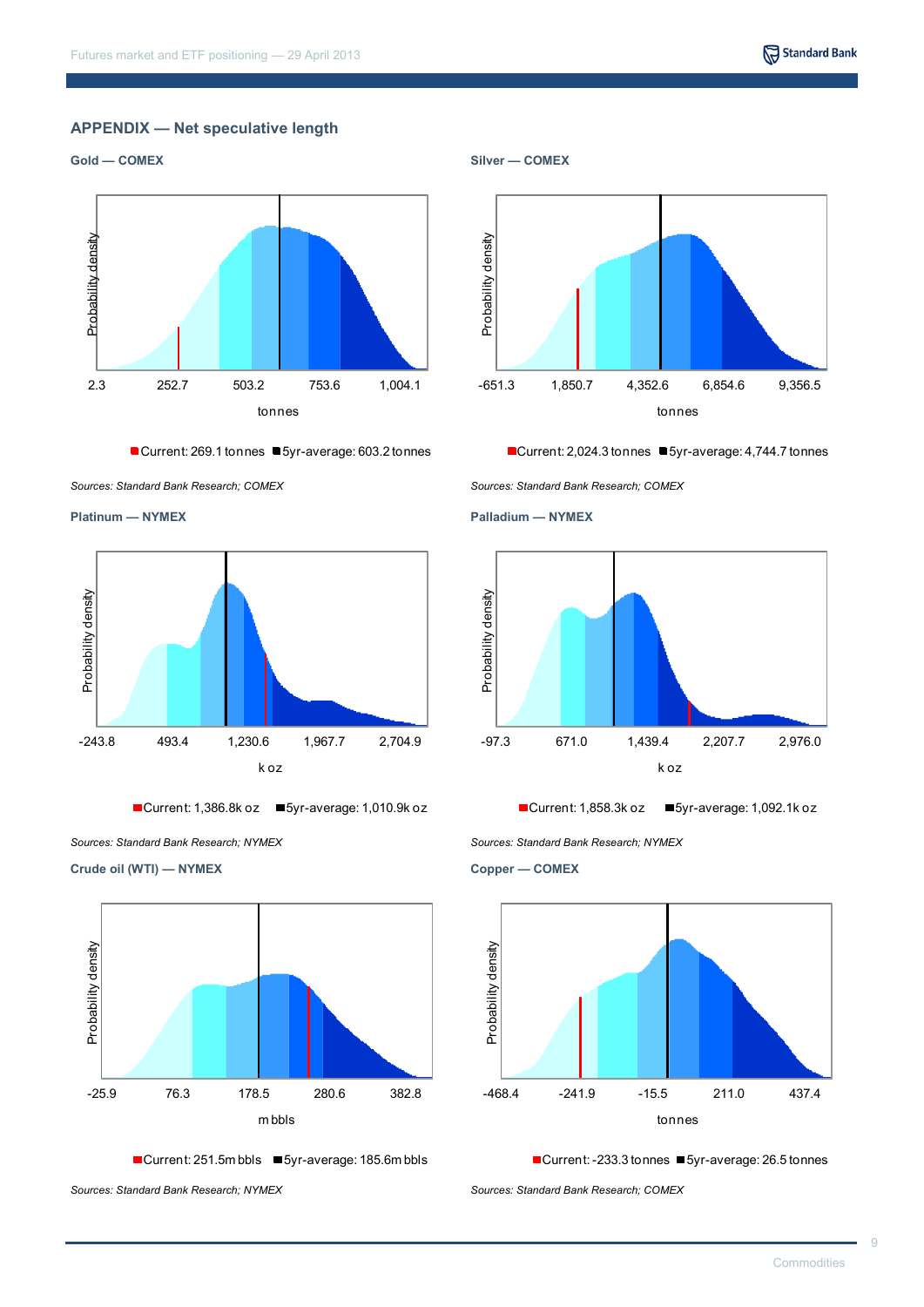# **APPENDIX — Open interest**



■Current: 1,349.8 tonnes ■ 5yr-average: 1,469.3 tonnes





■Current: 3,131.8k oz ■5yr-average: 1,800.7k oz

*Sources: Standard Bank Research; NYMEX Sources: Standard Bank Research; NYMEX*

**Crude oil (WTI) — NYMEX**



■Current: 1,738.4m bbls ■5yr-average: 1,376.4m bbls

*Sources: Standard Bank Research; NYMEX Sources: Standard Bank Research; COMEX*



■Current: 24,914.3 tonnes ■ 5yr-average: 19,522.2 tonnes





 $\blacksquare$  Current: 3,599.2k oz  $\blacksquare$  5yr-average: 2,087.9k oz

**Copper — COMEX**



<sup>■</sup>Current: 1,892.4 tonnes ■ 5yr-average: 1,484.7 tonnes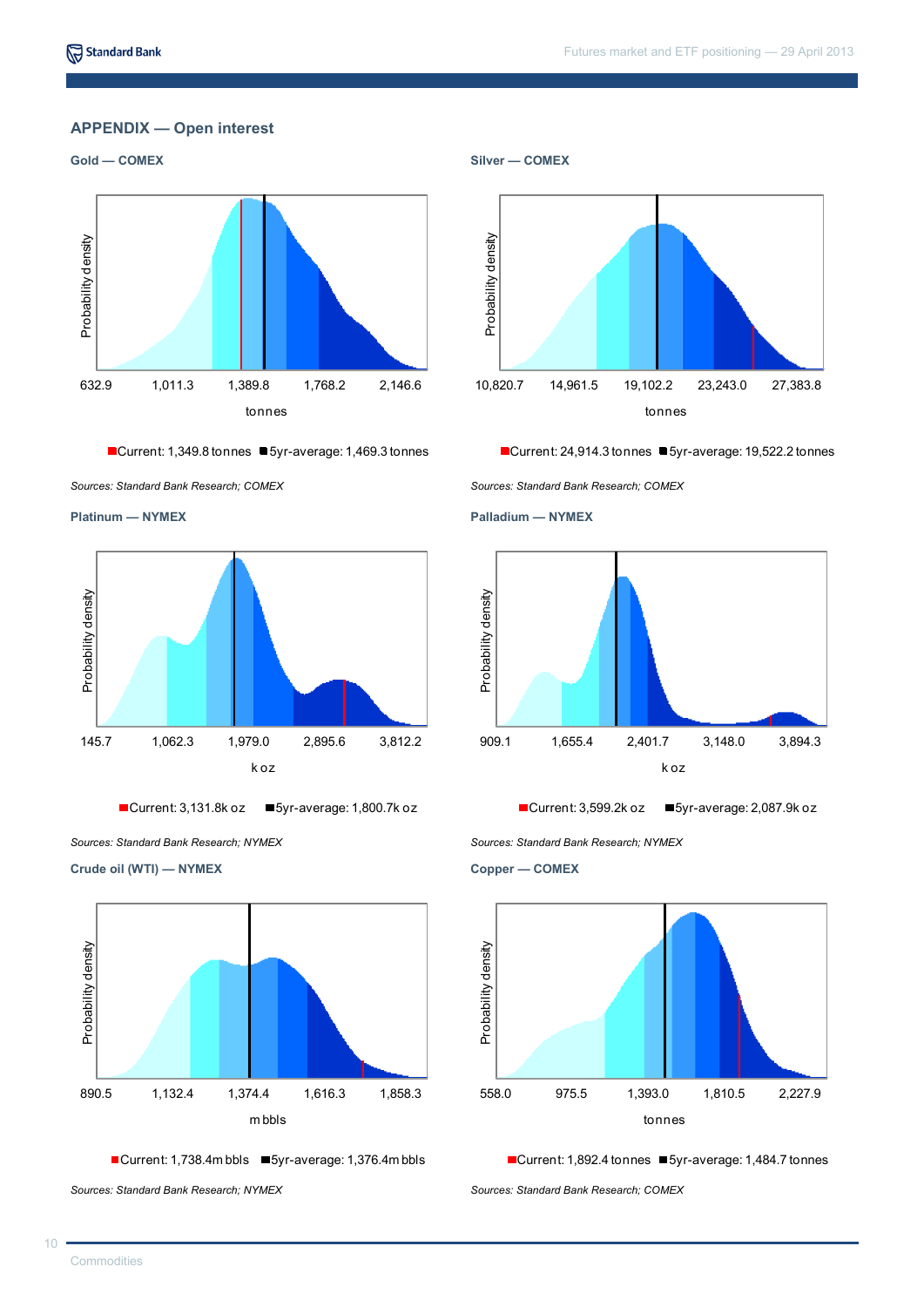# **APPENDIX — Net speculative length as a percentage of open interest**



 $\frac{4.9}{2}$ <br>A.9 14.7 24.4 34.1 43.8  $\frac{1}{2}$ Current: 10.1% 5yr-average: 28.2%



*Sources: Standard Bank Research; COMEX Sources: Standard Bank Research; COMEX*



Current: 40.8% 5yr-average: 51.6%

**Crude oil (WTI) — NYMEX**



*Sources: Standard Bank Research; NYMEX Sources: Standard Bank Research; COMEX*





*Sources: Standard Bank Research; NYMEX Sources: Standard Bank Research; NYMEX*

**Copper — COMEX**



11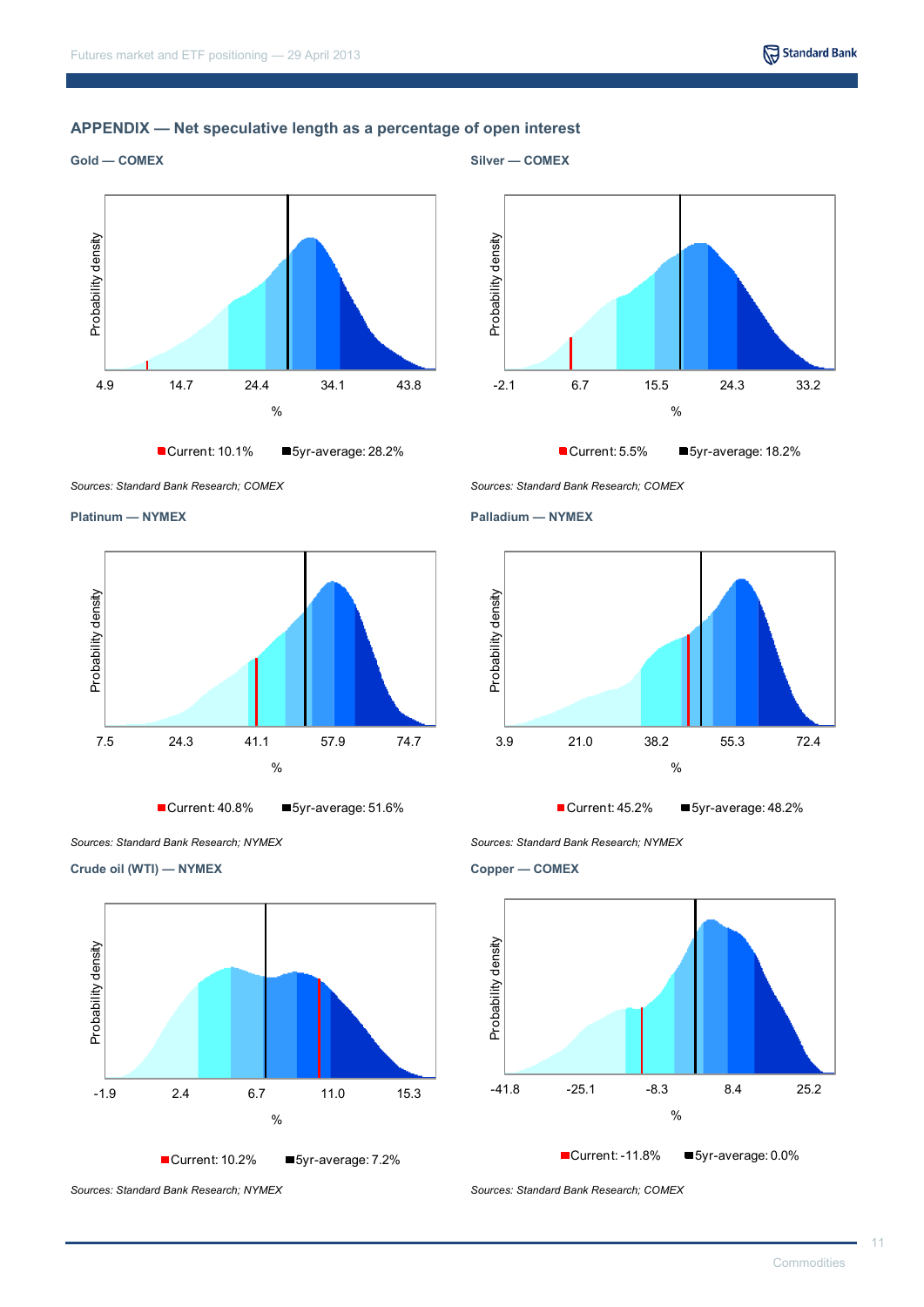# **APPENDIX — Change in ETF holdings**





■Current: -67.7 tonnes ■5yr-average: 5.8 tonnes

*Sources: Standard Bank Research; Various ETFs Sources: Standard Bank Research; Various ETFs*



■Current: -31.6k oz ■ 5yr-average: 4.8k oz

*Sources: Standard Bank Research; Various ETFs Sources: Standard Bank Research; Various ETFs*



■Current: -33.9 tonnes ■ 5yr-average: 46.1 tonnes





■Current: -10.8k oz ■5yr-average: 5.9k oz